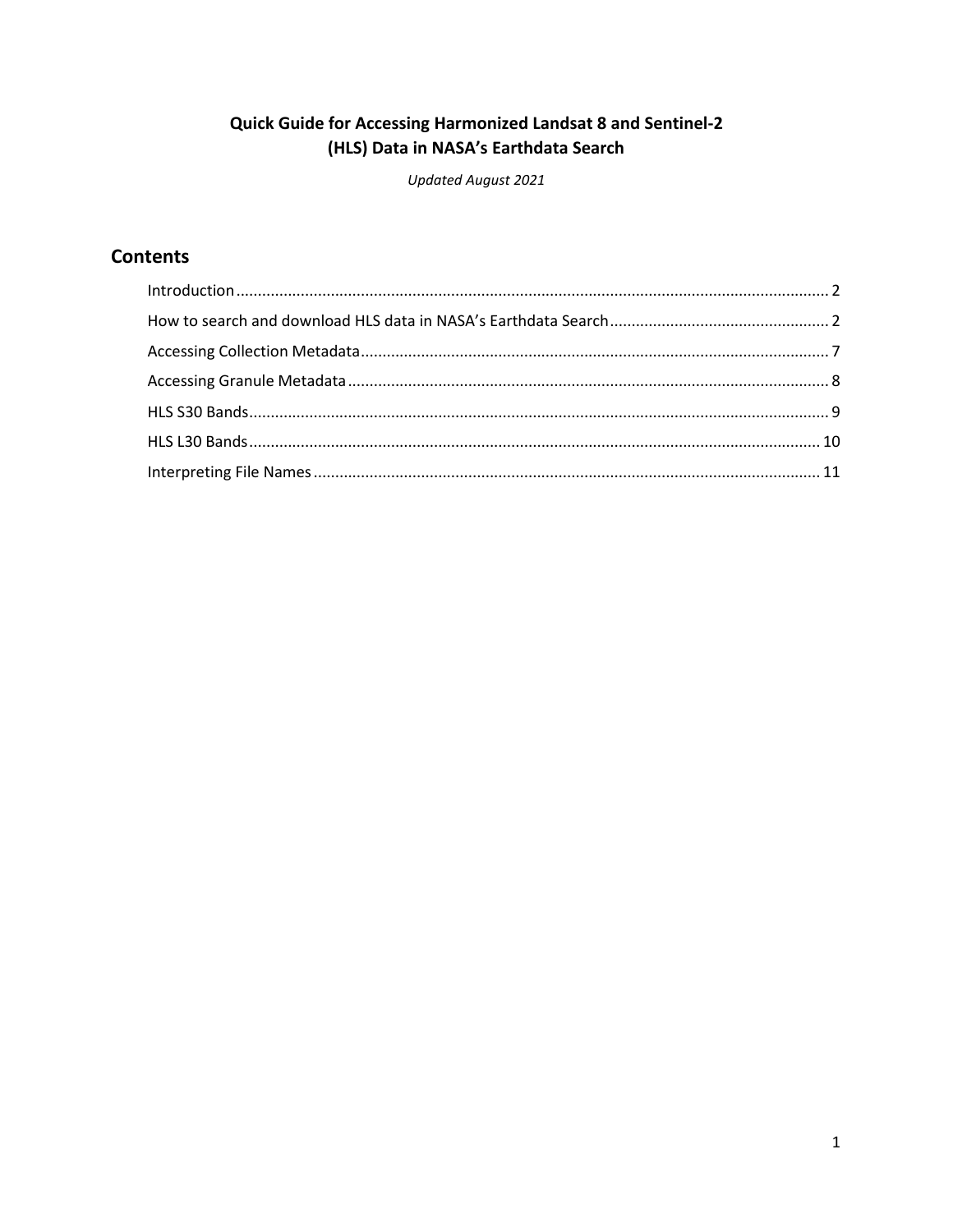### <span id="page-1-0"></span>**Introduction**

The Harmonized Landsat 8 and Sentinel-2 (HLS) project is a NASA initiative aiming to produce a Virtual Constellation (VC) of surface reflectance (SR) data from the Operational Land Imager (OLI) and MultiSpectral Instrument (MSI) aboard the Landsat 8 and Sentinel-2 remote sensing satellites, respectively. The combined SR archive measurement enables global observations of the land every 2-3 days at 30-m spatial resolution. The HLS project uses a set of algorithms to provide atmospheric correction, cloud and cloud-shadow masking, spatial co-registration and common gridding, illumination and view angle normalization, and spectral bandpass adjustment to obtain seamless products from both sensors (OLI and MSI). The HLS data products can be regarded as the building blocks for a "data cube" such that a user may examine any given pixel through time and treat the near-daily surface reflectance time series as though it came from a single sensor.

The S30 product provides 30-m Nadir BRDF-Adjusted Reflectance (NBAR) derived from MSI data. The S30 product is resampled as needed to a common 30-m resolution UTM projection and tiled using the Sentinel-2 Military Grid Reference System (MGRS) UTM grid. It is then BRDF normalized using a locally fixed, latitude-dependent solar angle and nadir view, and spectrally adjusted to match Landsat 8/OLI spectral bandpasses. Each band is stored as an individual Cloud Optimized GeoTIFF (COG).

The L30 product provides 30-m NBAR derived from OLI data. The L30 products are derived from Landsat 8/OLI SR products and resampled and gridded to the same reference images and MGRS grid used for S30. The BRDF is also normalized utilizing the same process as S30.

Instructions on how to find HLS S30 and L30 granules that contain data for a region of interest (ROI) from NASA's Earthdata Search are provided below. Earthdata login credentials are required to download HLS data products.

### <span id="page-1-1"></span>**How to search and download HLS data in NASA's Earthdata Search**

Step 1: Go to [https://search.earthdata.nasa.gov/](https://search.earthdata.nasa.gov/search)

• Click the  $\overline{a}$  Earthdata Login button in the upper right corner to sign in using an Earthdata login account o[r register](https://urs.earthdata.nasa.gov/users/new) [f](https://urs.earthdata.nasa.gov/users/new)or a new account.

Step 2: In the search engine  $\frac{1}{\sqrt{1-\frac{1}{n}}}\sqrt{\frac{1}{n}}$  in the upper left, simply search for "HLS v2."

• The HLS Sentinel-2 Multi-spectral Instrument Surface Reflectance Daily Global 30 m V2.0 (S30) and HLS Landsat Operational Land Imager Surface Reflectance and TOA Brightness Daily Global 30 m V2.0 (L30) data products should appear. *(Note: The user can also search individually for 'HLSS30' or 'HLSL30.' Processes for searching, filtering, and downloading data are identical for S30 and L30 data products.)*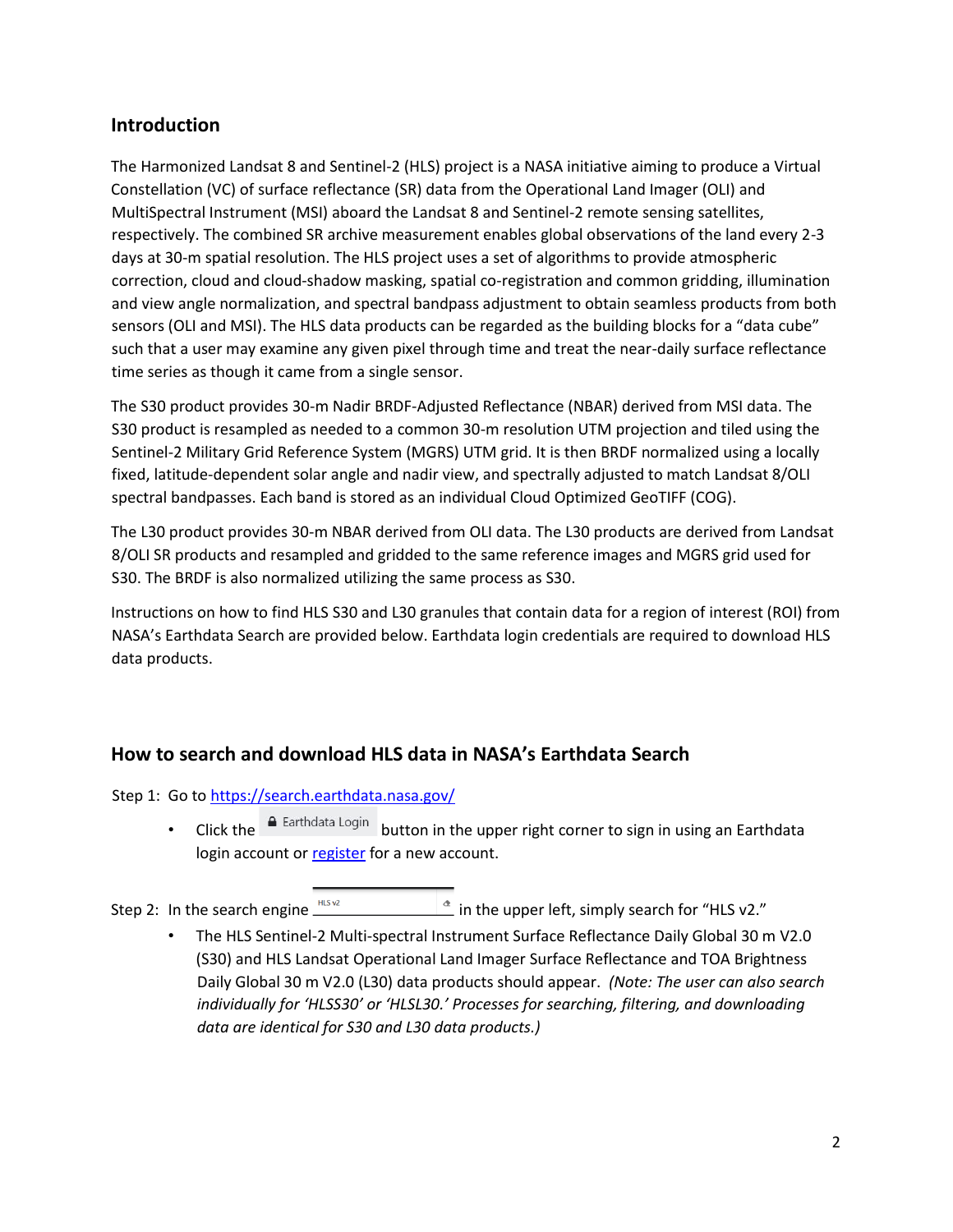

- Step 3: Apply a search filter using temporal and/or spatial boundaries using the  $\frac{d\mathbf{a}}{dt}$  tools below the search bar in the search engine. *(Note: There is only limited spatial coverage at this time.)*
	- The temporal filter allows for user-provided start and end date/time and will return any granules acquired between those dates.



• The spatial filter allows the user to place a point or draw a polygon, circle, or rectangle region of interest to filter granules by location. Other spatial options include submitting a lat/long point location or uploading a kmz, shapefile, or GeoJSON.

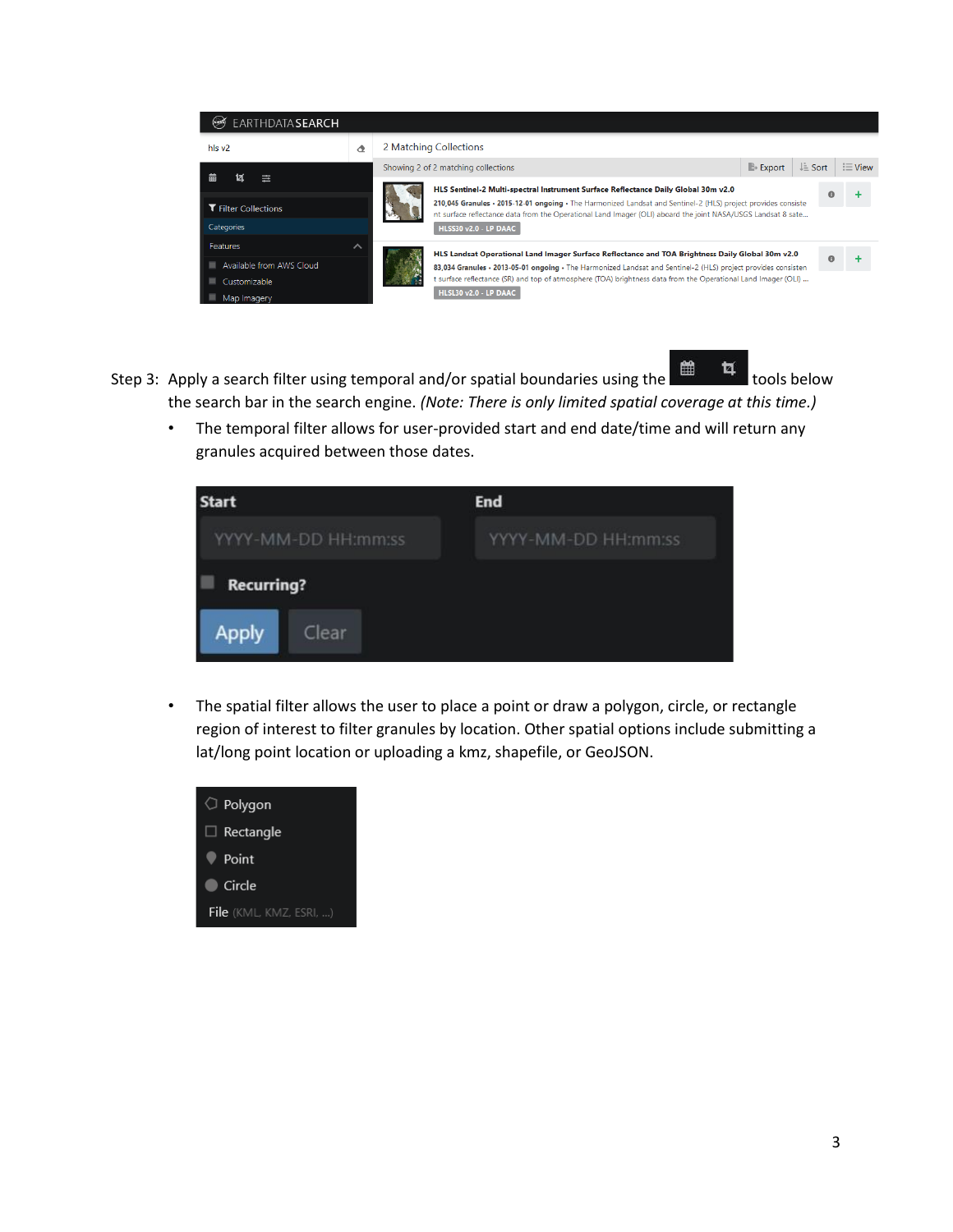Step 4: Click anywhere in the rectangular box of a matching collection to view a list of available granules.

| HLS.S30.T11SKB.2021216T183921<br>$\overline{\phantom{a}}$ | HIS.S30.T10SGH.2021216T183921<br>ŧ      |
|-----------------------------------------------------------|-----------------------------------------|
| <b>START</b><br>2021-08-04 18:54:08                       | <b>START</b><br>2021-08-04 18:53:55     |
|                                                           | <b>END</b>                              |
|                                                           | 孟                                       |
| HLS.S30.T11SKB.2021206T183921<br>å                        | HLS.S30.T10SGG.2021201T183919<br>2      |
| <b>START</b><br>2021-07-25 18:54:09                       | <b>START</b><br>2021-07-20 18:54:08     |
| <b>FND</b>                                                | <b>FND</b>                              |
|                                                           | 孟                                       |
| HLS.S30.T10SGH.2021201T183919<br>$\frac{9}{9}$            | HLS.S30.T11SKC.2021201T183919<br>÷      |
| 2021-07-20 18:53:54<br><b>START</b>                       | <b>START</b><br>2021-07-20 18:53:53     |
|                                                           | <b>END</b>                              |
|                                                           | 圡                                       |
|                                                           | Search Time: 1.5s                       |
|                                                           | <b>END</b><br>土<br>土<br><b>END</b><br>土 |

Step 5: Download all granules associated with the selected collection using the tool located in the right-

hand corner  $\overline{\phantom{a}}$  Download All (21 Granules). Select specific granules to add to an order using the

**t** button, or directly download the individual bands of a granule using the  $\leq$  icon.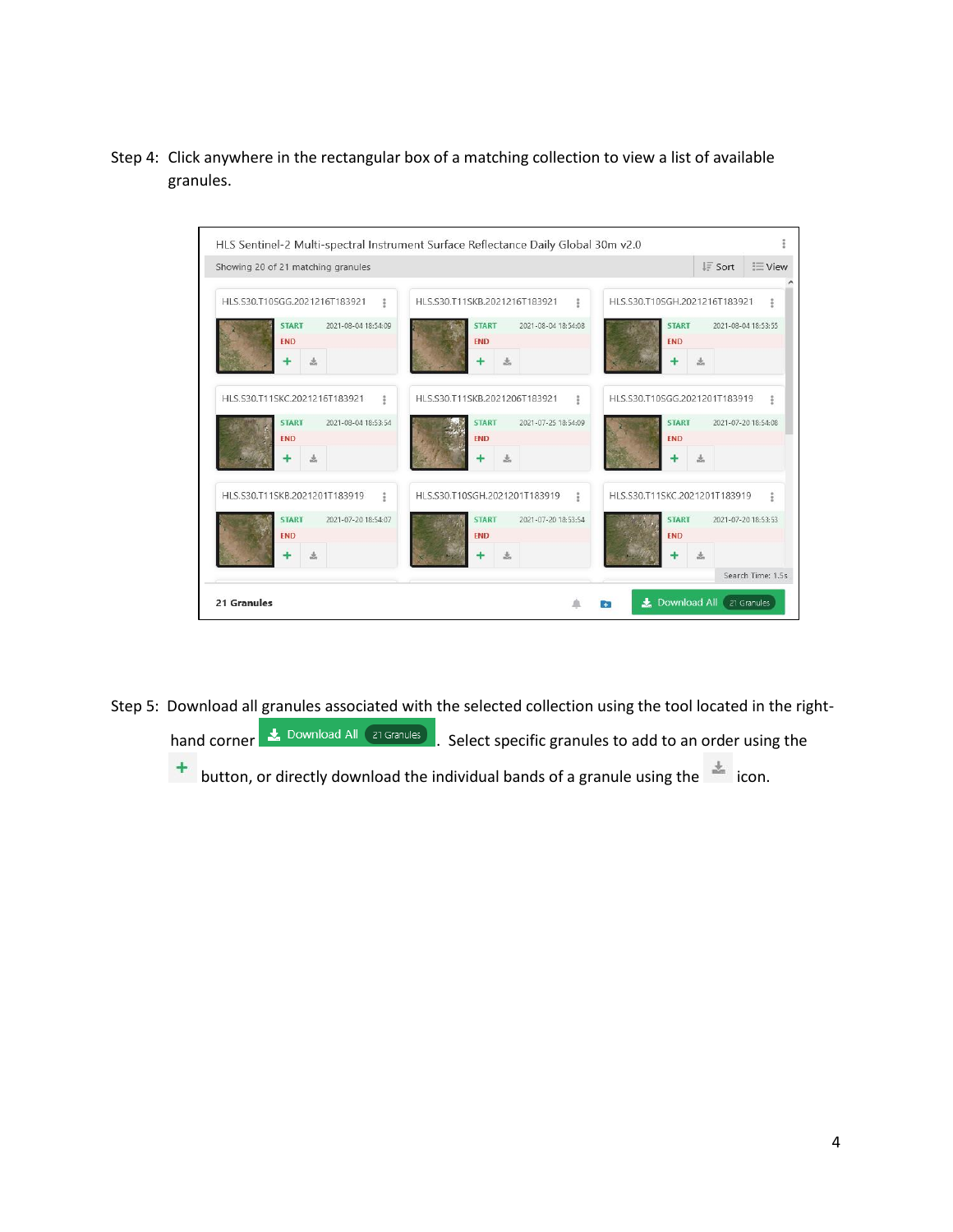Step 6: After you have clicked on the green download button, review your order to ensure the correct number of granules were selected and to preview the size estimate for your order. You will then be prompted to  $\Box$  **b** Download Data **at the bottom left of the page.** 

| EARTHDATA SEARCH<br>Untitled Project III                                                               | HLS Sentinel-2 Multi-spectral Instrument Surface Reflectance Daily Global 30m v2.                          |  |
|--------------------------------------------------------------------------------------------------------|------------------------------------------------------------------------------------------------------------|--|
| 1 Granule 1 Collection 0.0 MB                                                                          | <b>Edit Options</b>                                                                                        |  |
| <b>HLS Sentinel-2 Multi-spectral</b><br><b>Instrument Surface Reflectance Daily</b><br>Global 30m v2.0 | Select a data access method                                                                                |  |
| 1 Granule Fst. Size 0.0 MB<br><b>C</b> Edit Options                                                    | The selected access method will determine which customization and<br>output options are available.         |  |
|                                                                                                        | <b>Direct Download</b><br>Ω                                                                                |  |
|                                                                                                        | Direct download of all data associated with the selected granules.<br>More Info                            |  |
|                                                                                                        | Configure data customization options<br>$\bullet$                                                          |  |
|                                                                                                        | Edit the options below to configure the customization and output options<br>for the selected data product. |  |
|                                                                                                        | No customization options are available for the selected access<br>method.                                  |  |
| Click "Edit Options" above to customize the<br>output for each project.                                |                                                                                                            |  |
| Download Data                                                                                          | Collection 1 of 1<br>Done                                                                                  |  |

### Step 7: The "Download Status" page provides options for downloading the data.

|                                  | HLS Sentinel-2 Multi-spectral Instrument Surface Reflectance Daily Global 30m v2.0                                                                                                                                                                           |           |  |           |                |               |  |
|----------------------------------|--------------------------------------------------------------------------------------------------------------------------------------------------------------------------------------------------------------------------------------------------------------|-----------|--|-----------|----------------|---------------|--|
| Status                           | Access Method                                                                                                                                                                                                                                                | Granules  |  |           |                |               |  |
| C Complete (100%)                | Download                                                                                                                                                                                                                                                     | 1 Granule |  |           |                |               |  |
|                                  | Download your data directly from the links below, or use the provided download script.                                                                                                                                                                       |           |  |           |                |               |  |
| <b>Download Files</b>            | Download Script                                                                                                                                                                                                                                              |           |  |           |                |               |  |
|                                  |                                                                                                                                                                                                                                                              |           |  |           |                |               |  |
| Retrieved 18 files for 1 granule |                                                                                                                                                                                                                                                              |           |  |           |                |               |  |
|                                  |                                                                                                                                                                                                                                                              |           |  | ılli Copy | <b>Da</b> Save | <b>Expand</b> |  |
|                                  |                                                                                                                                                                                                                                                              |           |  |           |                |               |  |
|                                  |                                                                                                                                                                                                                                                              |           |  |           |                |               |  |
|                                  | https://data.lpdaac.earthdatacloud.nasa.gov/lp-prod-protected/HLSS30.020/HLS.S30.T10SGG.2021216T183921.v2.0/HLS.S30.T10SGG.2                                                                                                                                 |           |  |           |                |               |  |
|                                  | https://data.lpdaac.earthdatacloud.nasa.gov/lp-prod-protected/HLSS30.020/HLS.S30.T10SGG.2021216T183921.v2.0/HLS.S30.T10SGG.2                                                                                                                                 |           |  |           |                |               |  |
|                                  | https://data.lpdaac.earthdatacloud.nasa.gov/lp-prod-protected/HLSS30.020/HLS.S30.T10SGG.2021216T183921.v2.0/HLS.S30.T10SGG.2                                                                                                                                 |           |  |           |                |               |  |
|                                  | https://data.lpdaac.earthdatacloud.nasa.gov/lp-prod-protected/HLSS30.020/HLS.S30.T10SGG.2021216T183921.v2.0/HLS.S30.T10SGG.2                                                                                                                                 |           |  |           |                |               |  |
|                                  | https://data.lpdaac.earthdatacloud.nasa.gov/lp-prod-protected/HLSS30.020/HLS.S30.T10SGG.2021216T183921.v2.0/HLS.S30.T10SGG.2                                                                                                                                 |           |  |           |                |               |  |
|                                  | https://data.lpdaac.earthdatacloud.nasa.gov/lp-prod-protected/HLSS30.020/HLS.S30.T10SGG.2021216T183921.v2.0/HLS.S30.T10SGG.2                                                                                                                                 |           |  |           |                |               |  |
|                                  | https://data.lpdaac.earthdatacloud.nasa.gov/lp-prod-protected/HLSS30.020/HLS.S30.T10SGG.2021216T183921.v2.0/HLS.S30.T10SGG.2                                                                                                                                 |           |  |           |                |               |  |
|                                  | https://data.lpdaac.earthdatacloud.nasa.gov/lp-prod-protected/HLSS30.020/HLS.S30.T10SGG.2021216T183921.v2.0/HLS.S30.T10SGG.2                                                                                                                                 |           |  |           |                |               |  |
|                                  | https://data.lpdaac.earthdatacloud.nasa.gov/lp-prod-protected/HLSS30.020/HLS.S30.T10SGG.2021216T183921.v2.0/HLS.S30.T10SGG.2<br>https://data.lpdaac.earthdatacloud.nasa.gov/lp-prod-protected/HLSS30.020/HLS.S30.T10SGG.2021216T183921.v2.0/HLS.S30.T10SGG.2 |           |  |           |                |               |  |

#### **Additional Resources and Documentation**

- o https://doi.org/10.5067/HLS/HLSS30.002
- o https://lpdaac.usgs.gov/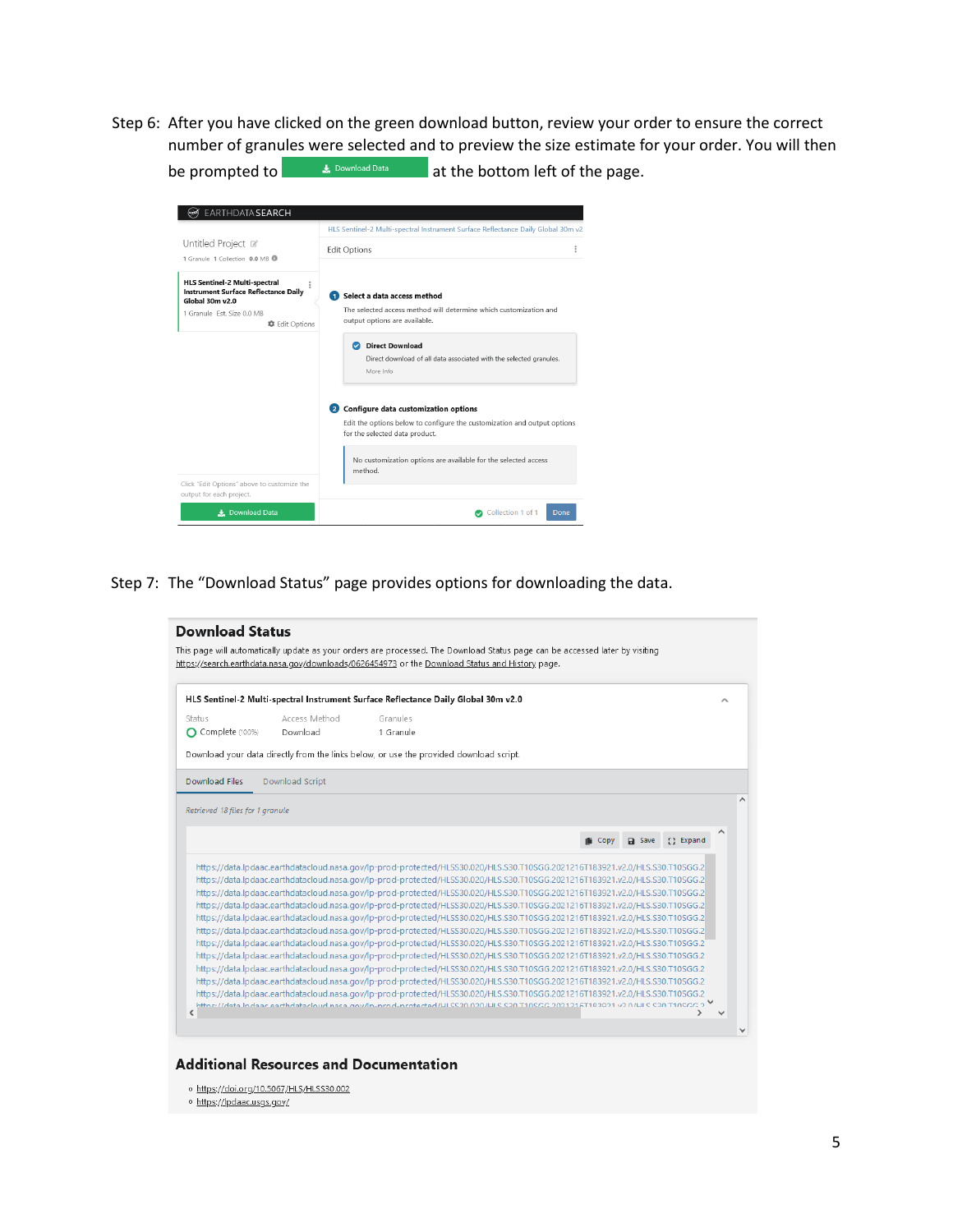• The "Download Files" tab **Download Files** brings up a list of direct links to download the .tif file for each HLS band. Note that the bands are in no particular order.

#### Example of S30 granule contents:

| $\bullet$ | https://data.lpdaac.earthdatacloud.nasa.gov/lp-prod-protected/HLSS30.020/HLS.S30.T10SGG.2021216T183921.v2.0/HLS.S30.T10SGG.2021216T183921.v2.0.B03.tif   |
|-----------|----------------------------------------------------------------------------------------------------------------------------------------------------------|
| $\bullet$ | https://data.lpdaac.earthdatacloud.nasa.gov/lp-prod-protected/HLSS30.020/HLS.S30.T10SGG.2021216T183921.v2.0/HLS.S30.T10SGG.2021216T183921.v2.0.SAA.tif   |
| $\bullet$ | https://data.lpdaac.earthdatacloud.nasa.gov/lp-prod-protected/HLSS30.020/HLS.S30.T10SGG.2021216T183921.v2.0/HLS.S30.T10SGG.2021216T183921.v2.0.B10.tif   |
| $\bullet$ | https://data.lpdaac.earthdatacloud.nasa.gov/lp-prod-protected/HLSS30.020/HLS.S30.T10SGG.2021216T183921.v2.0/HLS.S30.T10SGG.2021216T183921.v2.0.B02.tif   |
| $\bullet$ | https://data.lpdaac.earthdatacloud.nasa.gov/lp-prod-protected/HLSS30.020/HLS.S30.T10SGG.2021216T183921.v2.0/HLS.S30.T10SGG.2021216T183921.v2.0.Fmask.tif |
| $\bullet$ | https://data.lpdaac.earthdatacloud.nasa.gov/lp-prod-protected/HLSS30.020/HLS.S30.T10SGG.2021216T183921.v2.0/HLS.S30.T10SGG.2021216T183921.v2.0.B5A.tif   |
| ٠         | https://data.lpdaac.earthdatacloud.nasa.gov/lp-prod-protected/HLSS30.020/HLS.S30.T10SGG.2021216T183921.v2.0/HLS.S30.T10SGG.2021216T183921.v2.0.B09.tif   |
| ٠         | https://data.lpdaac.earthdatacloud.nasa.gov/lp-prod-protected/HLSS30.020/HLS.S30.T10SGG.2021216T183921.v2.0/HLS.S30.T10SGG.2021216T183921.v2.0.B01.tif   |
| ٠         | https://data.lpdaac.earthdatacloud.nasa.gov/lp-prod-protected/HLSS30.020/HLS.S30.T10SGG.2021216T183921.v2.0/HLS.S30.T10SGG.2021216T183921.v2.0           |
| $\bullet$ | https://data.lpdaac.earthdatacloud.nasa.gov/lp-prod-protected/HLSS30.020/HLS.S30.T10SGG.2021216T183921.v2.0/HLS.S30.T10SGG.2021216T183921.v2.0.B07.tif   |
| $\bullet$ | https://data.lpdaac.earthdatacloud.nasa.gov/lp-prod-protected/HLSS30.020/HLS.S30.T10SGG.2021216T183921.v2.0/HLS.S30.T10SGG.2021216T183921.v2.0.          |
| ٠         | https://data.lpdaac.earthdatacloud.nasa.gov/lp-prod-protected/HLSS30.020/HLS.S30.T10SGG.2021216T183921.v2.0/HLS.S30.T10SGG.2021216T183921.v2.0.B05.tif   |
| ٠         | https://data.lpdaac.earthdatacloud.nasa.gov/lp-prod-protected/HLSS30.020/HLS.S30.T10SGG.2021216T183921.v2.0/HLS.S30.T10SGG.2021216T183921.v2.0.B06.tif   |
| $\bullet$ | https://data.lpdaac.earthdatacloud.nasa.gov/lp-prod-protected/HLSS30.020/HLS.S30.T10SGG.2021216T183921.v2.0/HLS.S30.T10SGG.2021216T183921.v2.0.B12.tif   |
| $\bullet$ | https://data.lpdaac.earthdatacloud.nasa.gov/lp-prod-protected/HLSS30.020/HLS.S30.T10SGG.2021216T183921.v2.0/HLS.S30.T10SGG.2021216T183921.v2.0           |
| $\bullet$ | https://data.lpdaac.earthdatacloud.nasa.gov/lp-prod-protected/HLSS30.020/HLS.S30.T10SGG.2021216T183921.v2.0/HLS.S30.T10SGG.2021216T183921.v2.0.B11.tif   |
| $\bullet$ | https://data.lpdaac.earthdatacloud.nasa.gov/lp-prod-protected/HLSS30.020/HLS.S30.T10SGG.2021216T183921.v2.0/HLS.S30.T10SGG.2021216T183921.v2.0.VZA.tif   |
|           | https://data.lpdaac.earthdatacloud.nasa.gov/lp-prod-protected/HLSS30.020/HLS.S30.T10SGG.2021216T183921.v2.0/HLS.S30.T10SGG.2021216T183921.v2.0.B08.tif   |

#### Example of L30 granule contents:

| https://data.lpdaac.earthdatacloud.nasa.gov/lp-prod-protected/HLSL30.020/HLS.L30.T10SGG.2021217T183959.v2.0/HLS.L30.T10SGG.2021217T183959.v2.0                                              |
|---------------------------------------------------------------------------------------------------------------------------------------------------------------------------------------------|
| https://data.lpdaac.earthdatacloud.nasa.gov/lp-prod-protected/HLSL30.020/HLS.L30.T10SGG.2021217T183959.v2.0/HLS.L30.T10SGG.2021217T183959.v2.0                                              |
| https://data.lpdaac.earthdatacloud.nasa.gov/lp-prod-protected/HLSL30.020/HLS.L30.T10SGG.2021217T183959.v2.0/HLS.L30.T10SGG.2021217T183959.v2.0                                              |
| https://data.lpdaac.earthdatacloud.nasa.gov/lp-prod-protected/HLSL30.020/HLS.L30.T10SGG.2021217T183959.v2.0/HLS.L30.T10SGG.2021217T183959.v2.0.2021217T183959.v2.0.B06.tif                  |
| https://data.lpdaac.earthdatacloud.nasa.gov/lp-prod-protected/HLSL30.020/HLS.L30.T10SGG.2021217T183959.v2.0/HLS.L30.T10SGG.2021217T183959.v2.0                                              |
| https://data.lpdaac.earthdatacloud.nasa.gov/lp-prod-protected/HLSL30.020/HLS.L30.T10SGG.2021217T183959.v2.0/HLS.L30.T10SGG.2021217T183959.v2.0.2021217T183959.v2.0.B03.tif                  |
| https://data.lpdaac.earthdatacloud.nasa.gov/lp-prod-protected/HLSL30.020/HLS.L30.T10SGG.2021217T183959.v2.0/HLS.L30.T10SGG.2021217T183959.v2.0                                              |
| https://data.lpdaac.earthdatacloud.nasa.gov/lp-prod-protected/HLSL30.020/HLS.L30.T10SGG.2021217T183959.v2.0/HLS.L30.T10SGG.2021217T183959.v2.0                                              |
| https://data.lpdaac.earthdatacloud.nasa.gov/lp-prod-protected/HLSL30.020/HLS.L30.T10SGG.2021217T183959.v2.0/HLS.L30.T10SGG.2021217T183959.v2.0/FLS.L30.T10SGG.2021217T183959.v2.0.Fmask.tif |
| https://data.lpdaac.earthdatacloud.nasa.gov/lp-prod-protected/HLSL30.020/HLS.L30.T10SGG.2021217T183959.v2.0/HLS.L30.T10SGG.2021217T183959.v2.0.VAA.tif                                      |
| https://data.lpdaac.earthdatacloud.nasa.gov/lp-prod-protected/HLSL30.020/HLS.L30.T10SGG.2021217T183959.v2.0/HLS.L30.T10SGG.2021217T183959.v2.0.VZA.tif                                      |
| https://data.lpdaac.earthdatacloud.nasa.gov/lp-prod-protected/HLSL30.020/HLS.L30.T10SGG.2021217T183959.v2.0/HLS.L30.T10SGG.2021217T183959.v2.0.SAA.tif                                      |
| https://data.lpdaac.earthdatacloud.nasa.gov/lp-prod-protected/HLSL30.020/HLS.L30.T10SGG.2021217T183959.v2.0/HLS.L30.T10SGG.2021217T183959.v2.0.B10.tif                                      |
| https://data.lpdaac.earthdatacloud.nasa.gov/lp-prod-protected/HLSL30.020/HLS.L30.T10SGG.2021217T183959.v2.0/HLS.L30.T10SGG.2021217T183959.v2.0.                                             |
| https://data.lpdaac.earthdatacloud.nasa.gov/lp-prod-protected/HLSL30.020/HLS.L30.T10SGG.2021217T183959.v2.0/HLS.L30.T10SGG.2021217T183959.v2.0                                              |

• The "Download Script" tab Download Script provides a shell script file that can be executed to bulk download all the files.

Please contact LP DAAC User Services at *lpdaac@usgs.gov* with any questions or issues with accessing HLS data. Be sure to reference the request ID in any correspondence.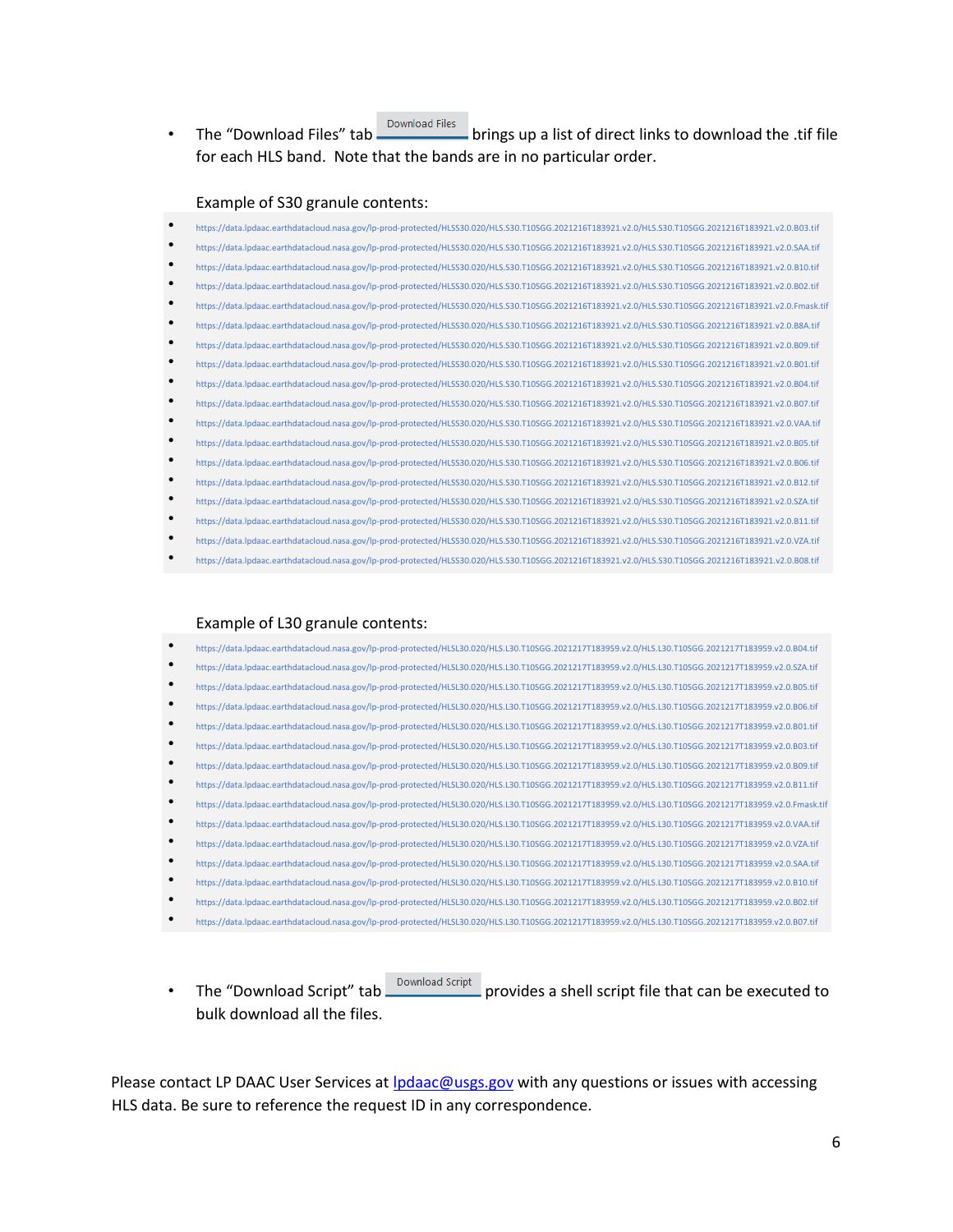## <span id="page-6-0"></span>**Accessing Collection Metadata**

Step 1: To access the metadata for an HLS collection, click on the information button in the upper right of the collection after it appears as a matching collection from a search.



| HLS Sentinel-2 Multi-spectral Instrument Surface Reflectance<br>Daily Global 30m v2.0 |  |
|---------------------------------------------------------------------------------------|--|
| 21 Granules · 2015-12-01 ongoing · The Harmonized Landsat and                         |  |
| Sentinel-2 (HLS) project provides consistent surface reflectance da                   |  |
| a from the Operational Land Imager (OLI) aboard the joint NASA                        |  |
| 'USGS Landsat 8 satellite and the Multi-Spectral Instrument (MS                       |  |
| HLSS30 v2.0 - LP DAAC                                                                 |  |
|                                                                                       |  |

#### Step 2: Scroll to the bottom of the new view and expand the "For Developers" tab.



#### Step 3: Select "Native" metadata and save as an .xml file.

For Developers

 $\lambda$ 

 $\theta$ 

A

| More Metadata      | <b>API Endpoints</b> |
|--------------------|----------------------|
| <b>Native</b>      | <b>CMR</b>           |
| <b>ATOM</b>        | <b>OSDD</b>          |
| ECHO <sub>10</sub> |                      |
| ISO19115           |                      |
| <b>DIF</b>         |                      |

7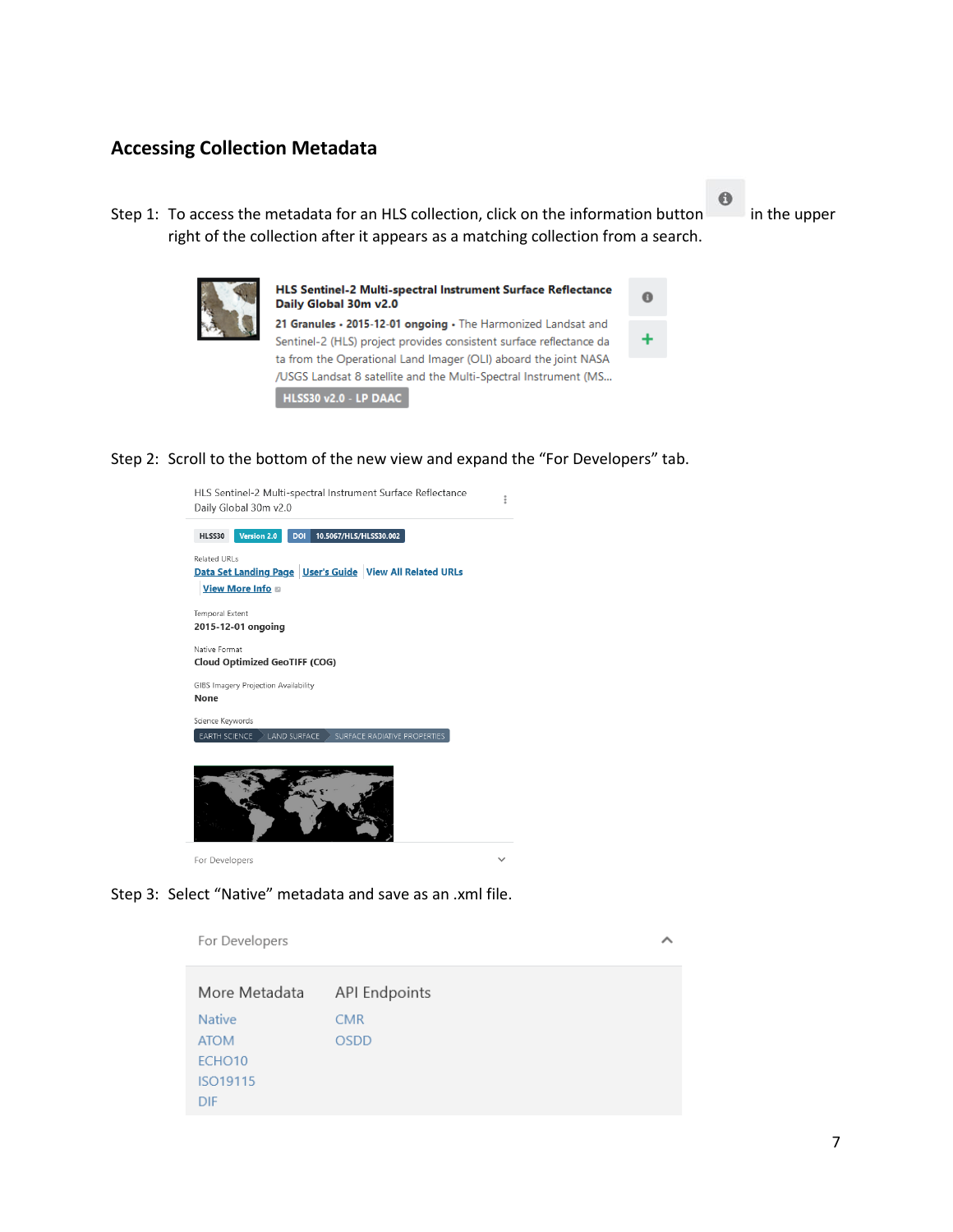### <span id="page-7-0"></span>**Accessing Granule Metadata**

Step 1: To access the metadata for a granule, select the three dots in the upper right of the desired granule.



Step 2: Choose "View details."



Step 3: View the metadata in the Information tab or select "Native" in the Metadata tab and save as an .xml file to download the granule metadata.

| <b>Information</b><br>Metadata<br><b>Information</b><br>Metadata<br>Download Metadata:<br>"producerGranuleId": "HLS.S30.T10SGG.2021216T183921",<br><b>Native</b><br>"timeStart": "2021-08-04T18:54:09.5582",<br>$UMM-G$<br>"updated": "2021-08-08T22:38:33.1572",<br><b>ATOM</b><br>"datasetId": "HLS Sentinel-2 Multi-spectral Instrument<br>FCHO <sub>10</sub><br>Surface Reflectance Daily Global 30m v2.0",<br>ISO 19115<br>"dataCenter": "LPCLOUD",<br>"title": "HLS.S30.T10SGG.2021216T183921.v2.0",<br>"coordinateSystem": "GEODETIC",<br>$\overline{\phantom{a}}$<br>$\rightarrow$<br>"dayNightFlag": "DAY",<br>"timeEnd": "2021-08-04T18:54:09.5582",<br>"id": "G2101474126-LPCLOUD",<br>"originalFormat": "ECHO10",<br>"browseFlaq": true,<br>"polygons": [<br>"36.9069718 -119.5234457 37.8948387 -119.4774491<br>37.9255906 -120.7249265 36.9366504 -120.7546767<br>36.9069718 -119.5234457"<br>17<br>"collectionConceptId": "C2021957295-LPCLOUD",<br>"onlineAccessFlaq": true, | HLS.S30.T10SGG.2021216T183921.v2.0 |  | HLS.S30.T10SGG.2021216T183921.v2.0 |  |
|----------------------------------------------------------------------------------------------------------------------------------------------------------------------------------------------------------------------------------------------------------------------------------------------------------------------------------------------------------------------------------------------------------------------------------------------------------------------------------------------------------------------------------------------------------------------------------------------------------------------------------------------------------------------------------------------------------------------------------------------------------------------------------------------------------------------------------------------------------------------------------------------------------------------------------------------------------------------------------------------|------------------------------------|--|------------------------------------|--|
|                                                                                                                                                                                                                                                                                                                                                                                                                                                                                                                                                                                                                                                                                                                                                                                                                                                                                                                                                                                              |                                    |  |                                    |  |
|                                                                                                                                                                                                                                                                                                                                                                                                                                                                                                                                                                                                                                                                                                                                                                                                                                                                                                                                                                                              |                                    |  |                                    |  |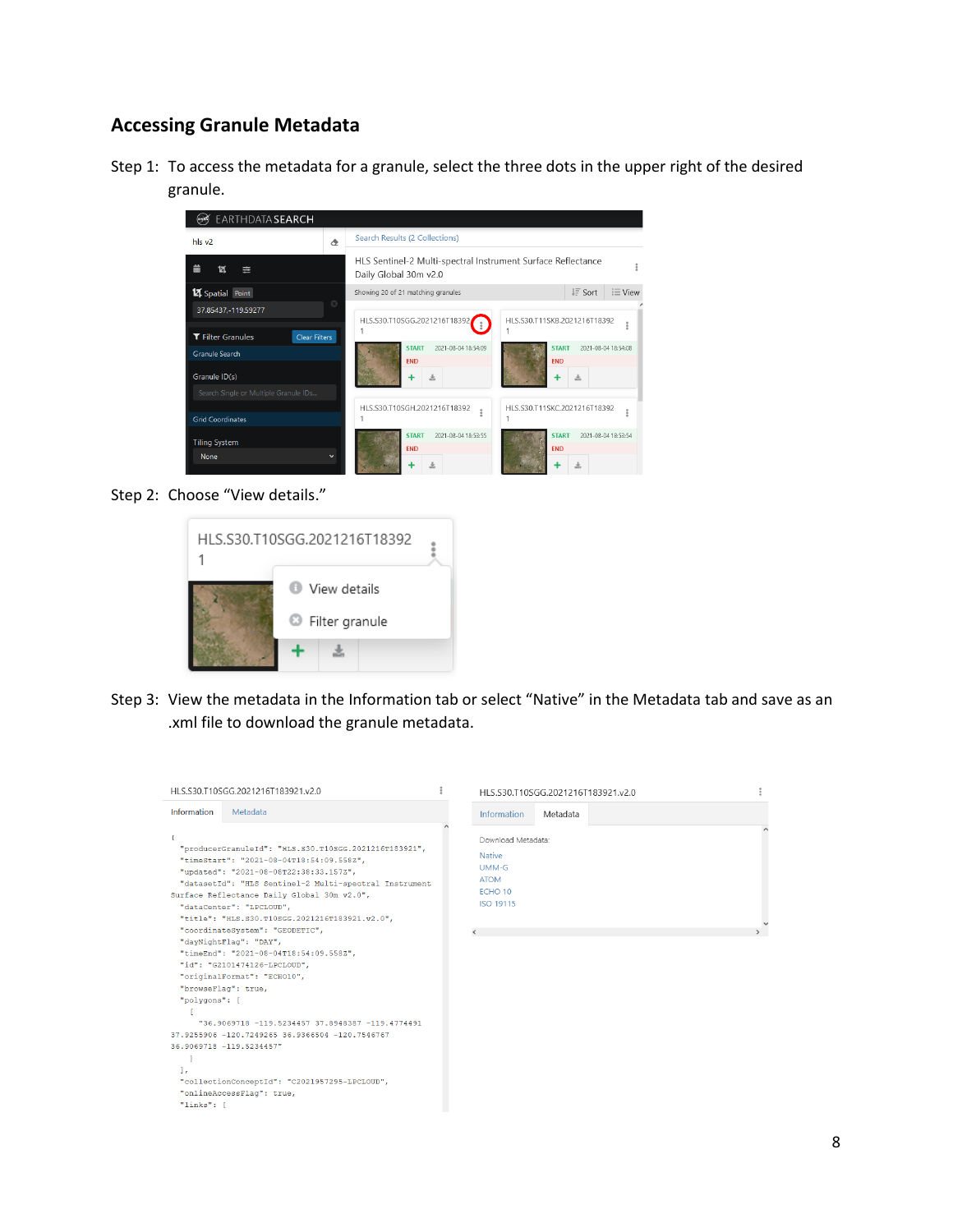### <span id="page-8-0"></span>**HLS S30 Bands**

Please refer to the following table for information on the bands offered in the HLS S30 data product:

| <b>Data</b><br>layer | <b>MSI</b><br>band<br>number | <b>Units</b> | <b>Data</b><br>type | <b>Scale</b>  | Fill<br>value | <b>Spatial</b><br><b>Resolution</b> | <b>Description</b>          |
|----------------------|------------------------------|--------------|---------------------|---------------|---------------|-------------------------------------|-----------------------------|
| <b>B01</b>           | $\mathbf{1}$                 | reflectance  | int16               | 0.0001        | -9999         | 30                                  | Coastal<br>Aerosol          |
| <b>B02</b>           | $\overline{2}$               | reflectance  | int16               | 0.0001        | -9999         | 30                                  | Blue                        |
| <b>B03</b>           | $\overline{3}$               | reflectance  | int16               | 0.0001        | -9999         | 30                                  | Green                       |
| <b>B04</b>           | 4                            | reflectance  | int16               | 0.0001        | -9999         | 30                                  | Red                         |
| <b>B05</b>           | 5                            | reflectance  | int16               | 0.0001        | -9999         | 30                                  | Red Edge1                   |
| <b>B06</b>           | 6                            | reflectance  | int16               | 0.0001        | -9999         | 30                                  | Red Edge2                   |
| <b>B07</b>           | $\overline{7}$               | reflectance  | int16               | 0.0001        | -9999         | 30                                  | Red Edge3                   |
| <b>B08</b>           | 8                            | reflectance  | int16               | 0.0001        | -9999         | 30                                  | <b>NIR Broad</b>            |
| B8A                  | <b>8A</b>                    | reflectance  | int16               | 0.0001        | -9999         | 30                                  | <b>NIR Narrow</b>           |
| <b>B09</b>           | 9                            | reflectance  | int16               | 0.0001        | -9999         | 30                                  | <b>Water Vapor</b>          |
| <b>B10</b>           | 10                           | reflectance  | int16               | 0.0001        | -9999         | 30                                  | Cirrus                      |
| <b>B11</b>           | 11                           | reflectance  | int16               | 0.0001        | -9999         | 30                                  | SWIR1                       |
| <b>B12</b>           | 12                           | reflectance  | int16               | 0.0001        | -9999         | 30                                  | SWIR2                       |
| <b>FMASK</b>         | $\qquad \qquad \blacksquare$ | bits         | uint8               | $\frac{1}{2}$ | 255           | 30                                  | <b>Quality bits</b>         |
| <b>SZA</b>           | $\overline{\phantom{a}}$     | degree       | uint16              | .01           | 40000         | 30                                  | Solar Zenith<br>Angle       |
| <b>SAA</b>           | $\overline{\phantom{a}}$     | degree       | uint16              | .01           | 40000         | 30                                  | Solar<br>Azimuth<br>Angle   |
| <b>VZA</b>           |                              | degree       | uint16              | .01           | 40000         | 30                                  | Viewing<br>Zenith Angle     |
| <b>VAA</b>           |                              | degree       | uint16              | .01           | 40000         | 30                                  | Viewing<br>Azimuth<br>Angle |

*(Note: An RGB image can be created by using bands 4, 3, and 2 in sequence.)*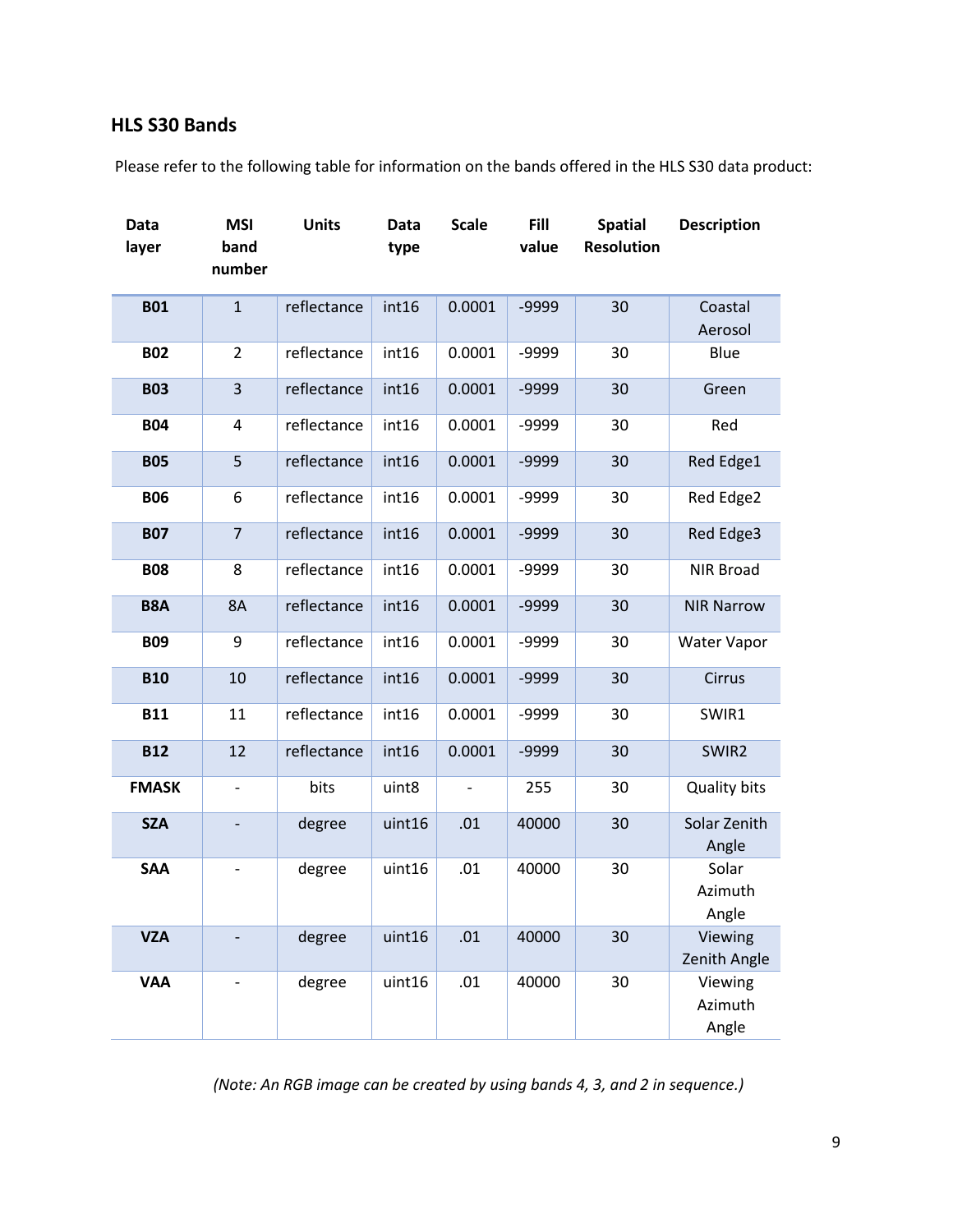## <span id="page-9-0"></span>**HLS L30 Bands**

Please refer to the following table for information on the bands offered in the HLS L30 data product:

| Data layer   | OLI                          | <b>Units</b> | <b>Data</b> | <b>Scale</b> | Fill  | <b>Spatial</b>    | <b>Description</b>          |
|--------------|------------------------------|--------------|-------------|--------------|-------|-------------------|-----------------------------|
|              | band<br>number               |              | type        |              | value | <b>Resolution</b> |                             |
| <b>B01</b>   | $\mathbf{1}$                 | reflectance  | int16       | 0.0001       | -9999 | 30                | Coastal                     |
|              |                              |              |             |              |       |                   | Aerosol                     |
| <b>B02</b>   | $\overline{2}$               | reflectance  | int16       | 0.0001       | -9999 | 30                | Blue                        |
| <b>B03</b>   | 3                            | reflectance  | int16       | 0.0001       | -9999 | 30                | Green                       |
| <b>B04</b>   | 4                            | reflectance  | int16       | 0.0001       | -9999 | 30                | Red                         |
| <b>B05</b>   | 5                            | reflectance  | int16       | 0.0001       | -9999 | 30                | <b>NIR</b>                  |
| <b>B06</b>   | 6                            | reflectance  | int16       | 0.0001       | -9999 | 30                | SWIR1                       |
| <b>B07</b>   | $\overline{7}$               | reflectance  | int16       | 0.0001       | -9999 | 30                | SWIR2                       |
| <b>B09</b>   | 9                            | reflectance  | int16       | 0.0001       | -9999 | 30                | Cirrus                      |
| <b>B10</b>   | 10                           | reflectance  | int16       | 0.0001       | -9999 | 30                | TIRS1                       |
| <b>B11</b>   | 11                           | reflectance  | int16       | 0.0001       | -9999 | 30                | TIRS2                       |
| <b>FMASK</b> |                              | bits         | uint8       |              | 255   | 30                | <b>Quality bits</b>         |
| <b>SZA</b>   | $\qquad \qquad \blacksquare$ | degree       | uint16      | .01          | 40000 | 30                | Solar<br>Zenith<br>Angle    |
| <b>SAA</b>   |                              | degree       | uint16      | .01          | 40000 | 30                | Solar<br>Azimuth<br>Angle   |
| <b>VZA</b>   |                              | degree       | uint16      | .01          | 40000 | 30                | Viewing<br>Zenith<br>Angle  |
| <b>VAA</b>   | $\overline{a}$               | degree       | uint16      | .01          | 40000 | 30                | Viewing<br>Azimuth<br>Angle |

*(Note: An RGB image can be created by using bands 4, 3, and 2 in sequence.)*